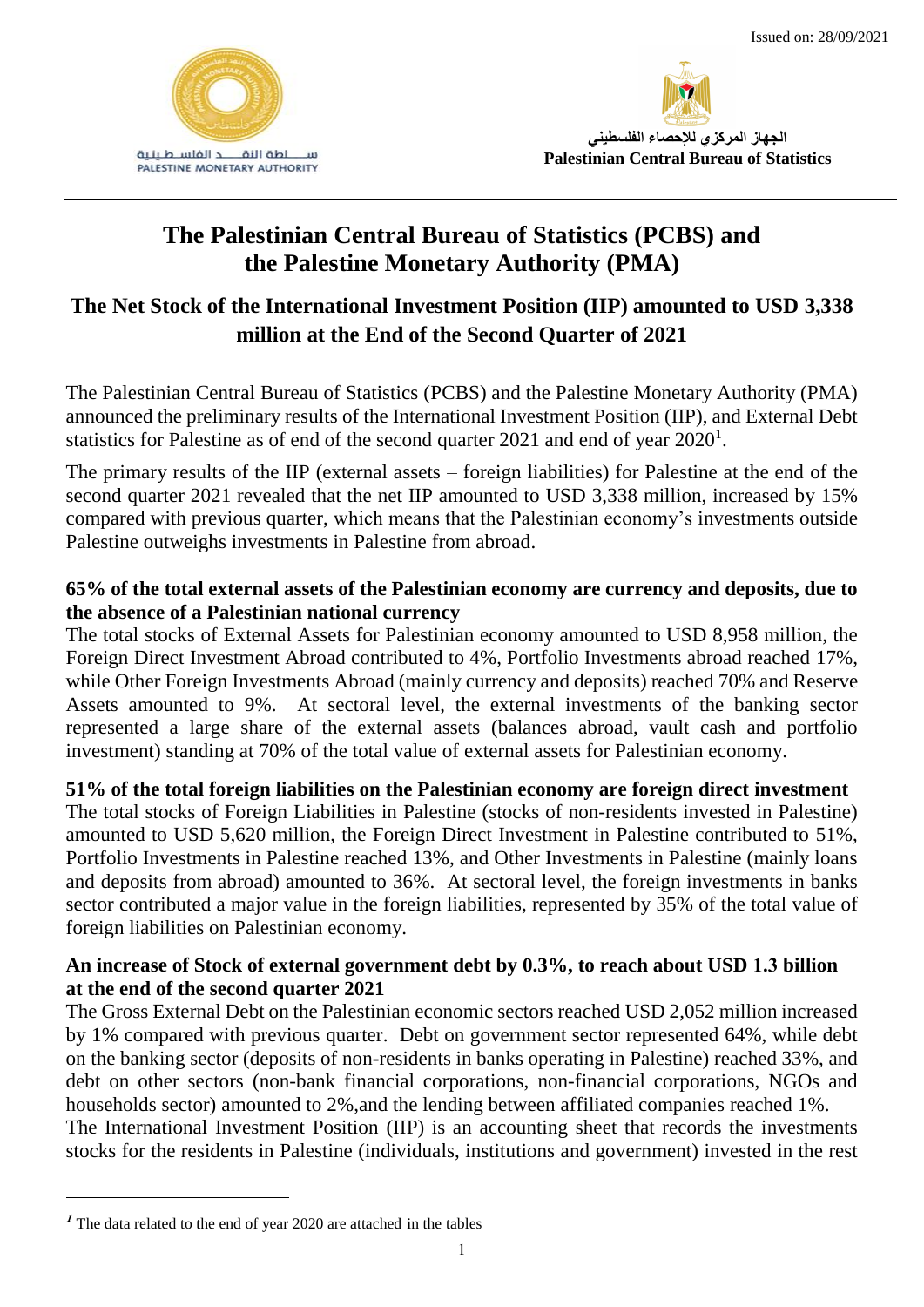



of the world (abroad) under the name of (assets), and compares them to the investments stocks owned by residents outside Palestine (individuals, institutions and government) invested in Palestine under the name of (liabilities).

The Balance of Payments Manual - fifth edition, issued by the International Monetary Fund in 1993, divides the assets and liabilities into direct investment (investment by 10% and more in the non-resident capital), and portfolio investment (investment less than 10% in the non-resident capital as well as investment in bonds), and other investments. It divides these other investments into stocks of trade credit, loans, currency and deposits and any other assets or liabilities), in addition to the Reserve Assets, i.e. Stocks held by the Central Banks/ Monetary Authorities to address the imbalances in the balance of payments, it is worth mentioning that the reserve assets are only included in the asset side.

The External Debt is an accounting sheet that records the debt stocks on Palestinian economic sectors due to non-residents. These include (loans from non-residents, deposits of non-residents deposited in the banks operating in Palestine, the Palestinian bonds purchased by non-residents, debt transactions between the non-resident enterprises and fellow enterprises in Palestine. They encompass as well any other liabilities on Palestinian economy) the data of external debt have been extracted from the liabilities side in the international investment position matrix (debt items). Preparing, classifying and publishing of the data are based on (External Debt Statistics Manual) issued by IMF in 2003, this manual is harmonized with the fifth edition of Balance of Payments Manual.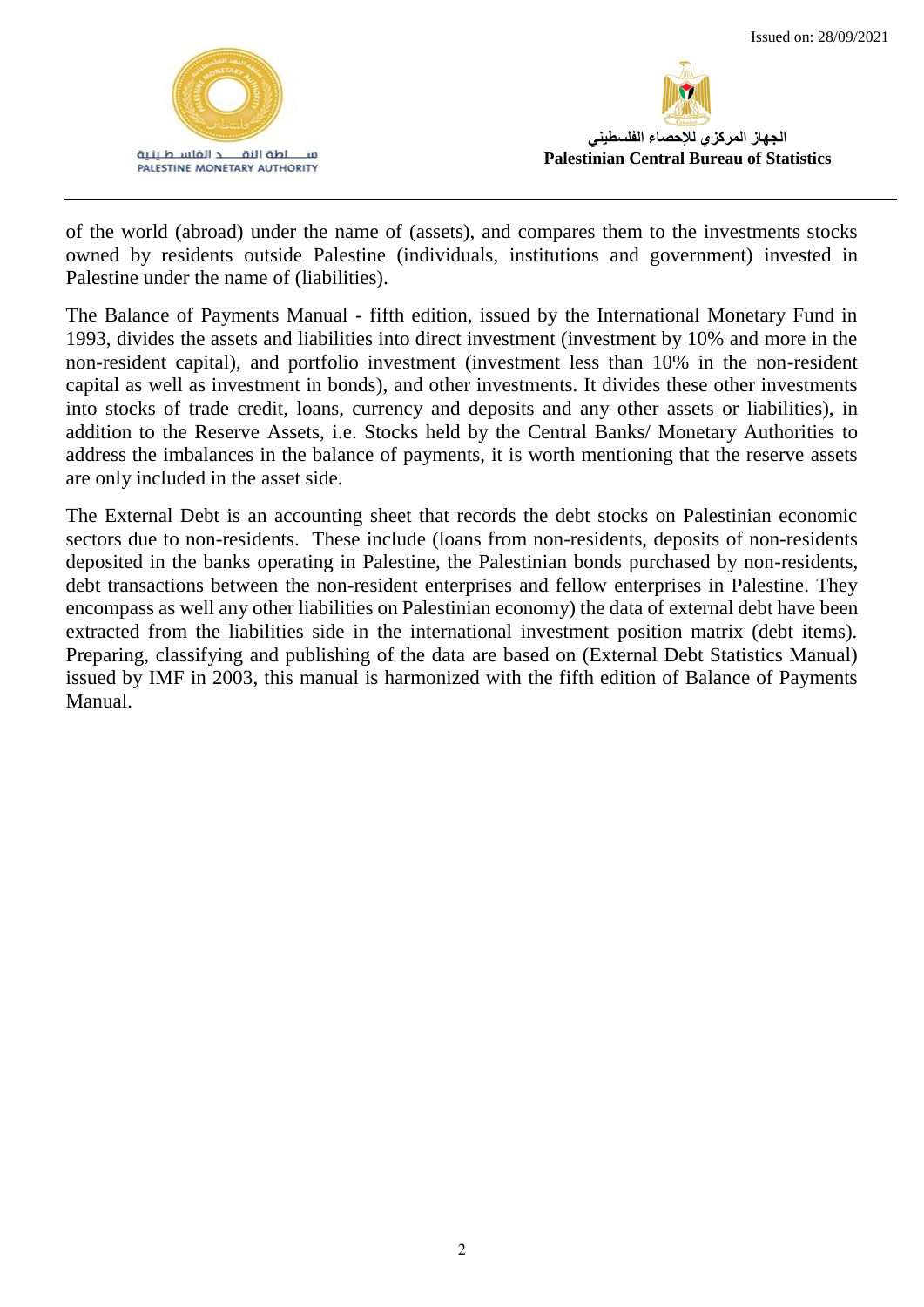



## **Table 1: International Investment Position (IIP) Stock by Economic Sectors for Palestine, at the end of the Second Quarter, 2021**

| <b>Value in million USD</b>                               |                                                |                                    |                               |                                                                                                                     |                                               |              |
|-----------------------------------------------------------|------------------------------------------------|------------------------------------|-------------------------------|---------------------------------------------------------------------------------------------------------------------|-----------------------------------------------|--------------|
| <b>Economic Sector</b>                                    |                                                |                                    |                               | <b>Other Sectors</b>                                                                                                |                                               |              |
| <b>Investments Stocks by</b><br><b>Type of Investment</b> | <b>Monetary</b><br><b>Authorities</b><br>(PMA) | <b>Government</b><br><b>Sector</b> | <b>Banks</b><br><b>Sector</b> | Non-bank<br><b>Financial</b><br>Corporations,<br><b>Non-Financial</b><br>Corporations,<br>and NGOs<br><b>Sector</b> | <b>House</b><br><b>Holds</b><br><b>Sector</b> | <b>TOTAL</b> |
| <b>International Investment</b>                           |                                                |                                    |                               |                                                                                                                     | 1,00                                          |              |
| Position (net)*                                           | 1,251                                          | 938-                               | 4,284                         | $257 -$                                                                                                             | $2 -$                                         | 3,338        |
| <b>Total External Assets</b>                              | 1,251                                          | 380                                | 6,262                         | 1,024                                                                                                               | 41                                            | 8,958        |
| Foreign Direct Investment                                 |                                                |                                    |                               |                                                                                                                     |                                               |              |
| Abroad                                                    | $\overline{0}$                                 | $\overline{0}$                     | $\Omega$                      | 315                                                                                                                 | 8                                             | 323          |
| Portfolio Investments Abroad                              | 88                                             | $\theta$                           | 828                           | 594                                                                                                                 | $\overline{0}$                                | 1,510        |
| Other Investments Abroad                                  | 379                                            | 380                                | 5,434                         | 115                                                                                                                 | 33                                            | 6,341        |
| Of which: currency and                                    |                                                |                                    |                               |                                                                                                                     |                                               |              |
| $deposits$ **                                             | 379                                            | $\overline{0}$                     | 5,395                         | $\overline{2}$                                                                                                      | 33                                            | 5,809        |
| <b>Reserve Assets</b>                                     | 784                                            | $\overline{0}$                     | $\boldsymbol{0}$              | $\overline{0}$                                                                                                      | $\overline{0}$                                | 784          |
|                                                           |                                                |                                    |                               |                                                                                                                     | 1,04                                          |              |
| <b>Total Foreign Liabilities</b>                          | $\bf{0}$                                       | 1,318                              | 1,978                         | 1,281                                                                                                               | 3                                             | 5,620        |
| Foreign Direct Investment in                              |                                                |                                    |                               |                                                                                                                     | 1,04                                          |              |
| Palestine                                                 | $\boldsymbol{0}$                               | $\mathbf{0}$                       | 1,017                         | 781                                                                                                                 | 3                                             | 2,841        |
| Foreign Portfolio Investments                             |                                                |                                    |                               |                                                                                                                     |                                               |              |
| in Palestine                                              | $\boldsymbol{0}$                               | $\overline{0}$                     | 287                           | 457                                                                                                                 | $\overline{0}$                                | 744          |
| Foreign Other Investments in                              |                                                |                                    |                               |                                                                                                                     |                                               |              |
| Palestine:                                                | $\boldsymbol{0}$                               | 1,318                              | 674                           | 43                                                                                                                  | $\overline{0}$                                | 2,035        |
| Of which: loans from abroad                               | $\overline{0}$                                 | 1,318                              | $\overline{0}$                | 43                                                                                                                  | $\overline{0}$                                | 1,361        |
| Of which: currency and                                    |                                                |                                    |                               |                                                                                                                     |                                               |              |
| $deposits***$                                             | $\boldsymbol{0}$                               | $\boldsymbol{0}$                   | 674                           | $\boldsymbol{0}$                                                                                                    | $\boldsymbol{0}$                              | 674          |

Notes:

- The data in the above table are close to the nearest integer.

- The data does not include the value of land owned by non-residents.

\* International investment position (net): equals total external assets minus total foreign liabilities.

\*\* Currency and deposits: Include the residents deposits in banks abroad, in addition to foreign exchange in Palestinian economy.

\*\*\* Currency and deposits: Include the deposits of non-residents deposited in resident banks.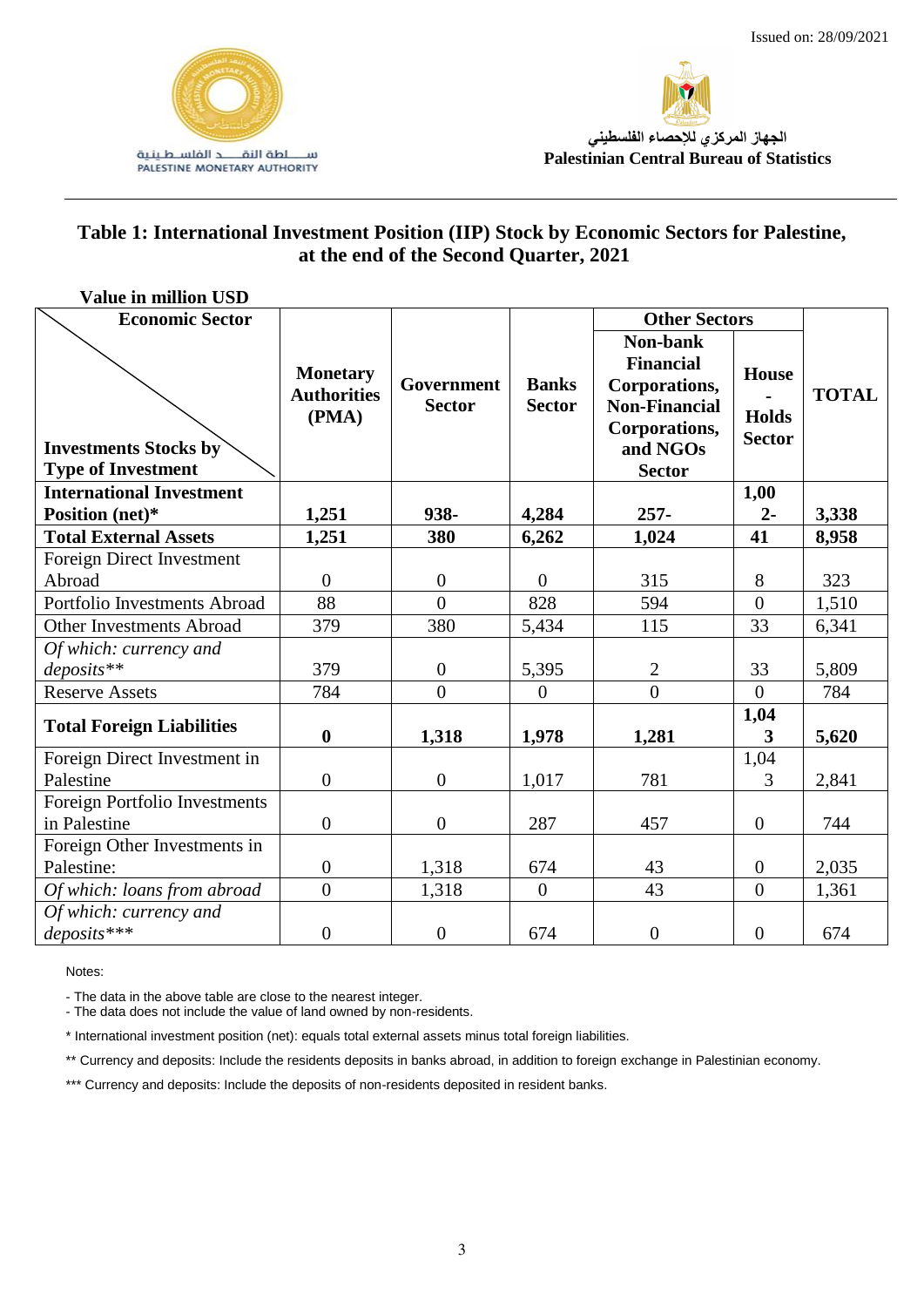



## **Table 2: Gross External Debt Position on Palestine, at the End of the First Quarter, 2021 and Second Quarter, 2021**

| <b>Value in million USD</b>                   |                                                      |                                                       |  |  |
|-----------------------------------------------|------------------------------------------------------|-------------------------------------------------------|--|--|
| <b>Economic Sector</b>                        | Stock at the end of the<br><b>First Quarter 2021</b> | Stock at the end of the<br><b>Second Quarter 2021</b> |  |  |
| <b>General Government</b>                     | 1,314                                                | 1,318                                                 |  |  |
| Short-term                                    | 125                                                  | 145                                                   |  |  |
| Long-term                                     | 1,189                                                | 1173                                                  |  |  |
| <b>Monetary Authorities</b>                   | $\boldsymbol{0}$                                     | 0                                                     |  |  |
| Short-term                                    | $\overline{0}$                                       | $\overline{0}$                                        |  |  |
| Long-term                                     | $\overline{0}$                                       | 0                                                     |  |  |
| <b>Banks</b>                                  | 670                                                  | 674                                                   |  |  |
| Short-term                                    | 325                                                  | 376                                                   |  |  |
| Long-term                                     | 345                                                  | 298                                                   |  |  |
| <b>Other Sectors</b>                          | 37                                                   | 43                                                    |  |  |
| Short-term                                    | 22                                                   | $\overline{0}$                                        |  |  |
| Long-term                                     | 15                                                   | 43                                                    |  |  |
| Direct Investment: lending between affiliated |                                                      |                                                       |  |  |
| companies                                     | 6                                                    | 17                                                    |  |  |
| Debt liabilities to affiliated companies      | $\overline{0}$                                       | $\overline{0}$                                        |  |  |
| Debt liabilities to direct investors          | 6                                                    | 17                                                    |  |  |
| <b>Gross External Debt Position</b>           | 2,027                                                | 2,052                                                 |  |  |

#### 4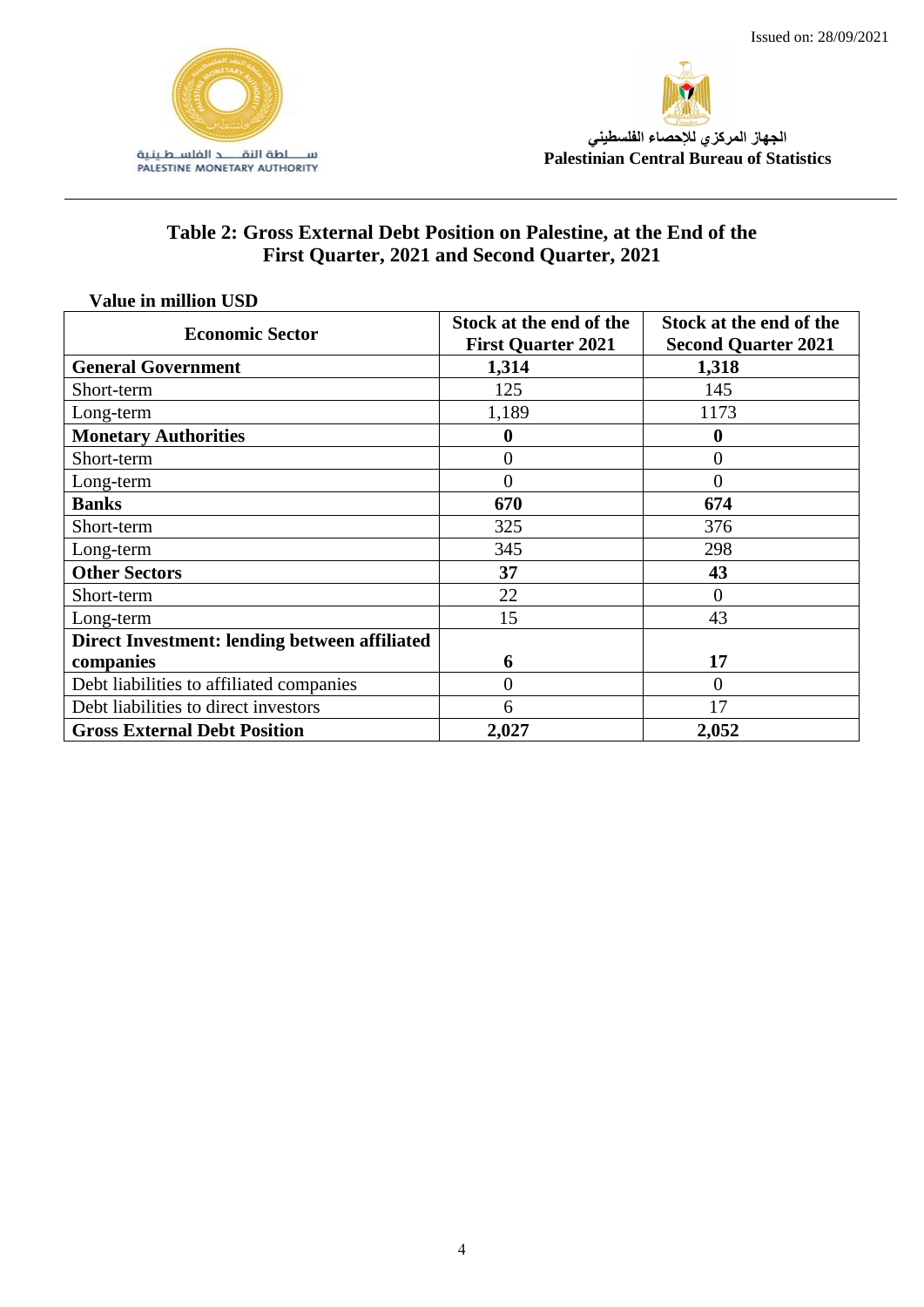



#### **Table 3: International Investment Position (IIP) Stock by Economic Sectors for Palestine, at the end of 2020**

| <b>Value in million USD</b>                                                         |                                                |                                 |                               |                                                                                                                           |                                         |              |
|-------------------------------------------------------------------------------------|------------------------------------------------|---------------------------------|-------------------------------|---------------------------------------------------------------------------------------------------------------------------|-----------------------------------------|--------------|
|                                                                                     |                                                |                                 |                               | <b>Other Sectors</b>                                                                                                      |                                         |              |
| <b>Economic Sector</b><br><b>Investments Stocks by</b><br><b>Type of Investment</b> | <b>Monetary</b><br><b>Authorities</b><br>(PMA) | Govern<br>ment<br><b>Sector</b> | <b>Banks</b><br><b>Sector</b> | <b>Nonbank</b><br><b>Financial</b><br>Corporations,<br><b>Non-Financial</b><br>Corporations,<br>and NGOs<br><b>Sector</b> | House-<br><b>Holds</b><br><b>Sector</b> | <b>TOTAL</b> |
| <b>International Investment</b>                                                     |                                                |                                 |                               |                                                                                                                           |                                         |              |
| Position (net)*                                                                     | 1,121                                          | $1,235-$                        | 4,044                         | 143-                                                                                                                      | 988-                                    | 2,799        |
| <b>Total External Assets</b>                                                        | 1,121                                          | 90                              | 5,984                         | 983                                                                                                                       | 45                                      | 8,223        |
| Foreign Direct Investment                                                           |                                                |                                 |                               |                                                                                                                           |                                         |              |
| Abroad                                                                              | $\overline{0}$                                 | $\theta$                        | $\overline{0}$                | 304                                                                                                                       | 9                                       | 313          |
| Portfolio Investments Abroad                                                        | 29                                             | $\theta$                        | 870                           | 564                                                                                                                       | $\overline{0}$                          | 1,463        |
| <b>Other Investments Abroad</b>                                                     | 395                                            | 90                              | 5,114                         | 115                                                                                                                       | 36                                      | 5,750        |
| Of which: currency and                                                              |                                                |                                 |                               |                                                                                                                           |                                         |              |
| $deposits$ **                                                                       | 395                                            | $\mathbf{0}$                    | 5,066                         | $\overline{2}$                                                                                                            | 36                                      | 5,499        |
| <b>Reserve Assets</b>                                                               | 697                                            | $\Omega$                        | $\overline{0}$                | $\overline{0}$                                                                                                            | $\Omega$                                | 697          |
| <b>Total Foreign Liabilities</b>                                                    |                                                |                                 |                               |                                                                                                                           | 1,03                                    |              |
|                                                                                     | $\boldsymbol{0}$                               | 1,325                           | 1,940                         | 1,126                                                                                                                     | 3                                       | 5,424        |
| Foreign Direct Investment in                                                        |                                                |                                 |                               |                                                                                                                           | 1,03                                    |              |
| Palestine                                                                           | $\boldsymbol{0}$                               | $\boldsymbol{0}$                | 975                           | 696                                                                                                                       | 3                                       | 2,704        |
| Foreign Portfolio Investments in                                                    |                                                |                                 |                               |                                                                                                                           |                                         |              |
| Palestine                                                                           | $\overline{0}$                                 | $\overline{0}$                  | 281                           | 387                                                                                                                       | $\overline{0}$                          | 668          |
| Foreign Other Investments in                                                        |                                                |                                 |                               |                                                                                                                           |                                         |              |
| Palestine:                                                                          | $\boldsymbol{0}$                               | 1,325                           | 684                           | 43                                                                                                                        | $\boldsymbol{0}$                        | 2,052        |
| Of which: loans from abroad                                                         | $\overline{0}$                                 | 1,325                           | $\overline{0}$                | 43                                                                                                                        | $\overline{0}$                          | 1,368        |
| Of which: currency and                                                              |                                                |                                 |                               |                                                                                                                           |                                         |              |
| $deposits***$                                                                       | $\overline{0}$                                 | $\boldsymbol{0}$                | 684                           | $\boldsymbol{0}$                                                                                                          | $\overline{0}$                          | 684          |

*Notes:* 

- The data in the above table are close to the nearest integer.

- The data does not include the value of land owned by non-residents.

\* International investment position (net): equals total external assets minus total foreign liabilities.

\*\* Currency and deposits: This item include the residents' deposits in banks abroad, in addition to foreign exchange in Palestinian economy.

\*\*\* Currency and deposits: This item include the deposits of non-residents deposited in resident banks.